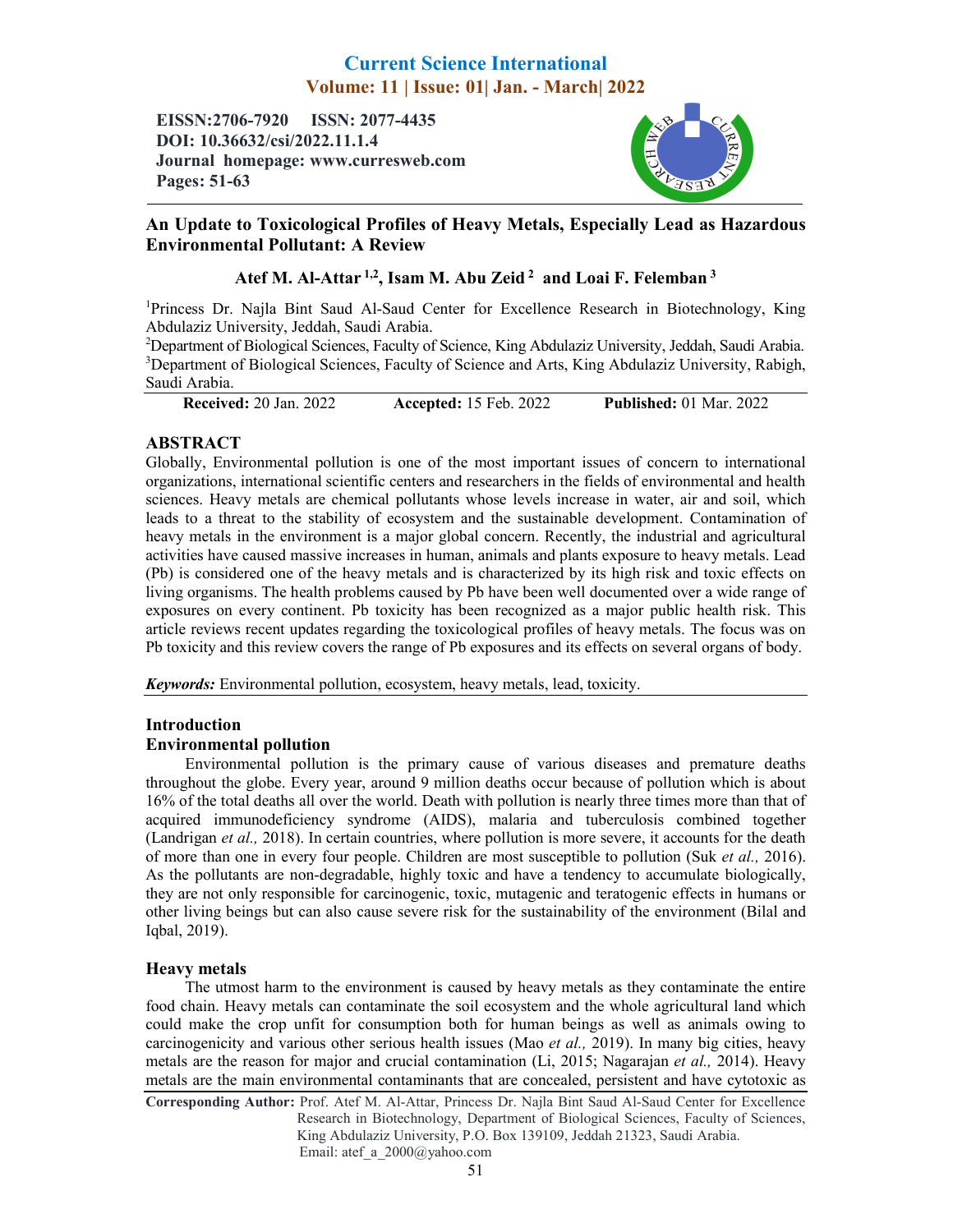well as bioaccumulating properties (Zhang *et al.,* 2017). They have the potential to cause permanent damage to the entire ecosystem (Adamiec *et al.,* 2016; Khorshid and Thiele-Bruhn, 2016).

As soon as the heavy metals are released in the environment via drinking water, air, food or various other synthetic chemicals and manufactured goods, they are transported into the organism's body through ingestion, inhalation and absorption by the skin. When the rate of ingestion and accumulation is faster than the detoxification and disposal mechanism, the slow accumulation of these toxins occurs inside the body (Sardar *et al.,* 2013).

Shah, (2021) defines heavy metals as substances inherent to nature with high molecular weight, widespread and, in many cases, very useful, such as lead, which is widely used for pipes, and cadmium. Concerning pollution, heavy metals have effects on health and affect different organs. That would be a more or less general definition. The author further explains that there are several ways to define the term "heavy metal." One of them is referred to the atomic weight and would define heavy metal as a chemical element between 63.55 copper (Cu) and 200.59 mercury (Hg); another way refers to metals with a density between 4 g/ cm<sup>3</sup> up to 7 g/ cm<sup>3</sup>, and there is also another classification referring to atomic number (Medfu *et al.,* 2020).

Moreover, not all high-density metals are especially toxic in normal concentrations (some are necessary for humans) (Rai *et al.,* 2019). However, there are a series of heavy metals better known for their tendency to represent serious environmental problems: mercury (Hg), lead (Pb), cadmium (Cd) and thallium (Tl), as well as Cu, zinc (Zn) and chromium (Cr). Sometimes when talking about contamination by heavy metals, other light toxic elements such as beryllium (Be) or aluminum (Al) or some semimetal such as arsenic (As) are included. They further conclude that the danger of heavy metals lies in the fact that they cannot be degraded (neither chemically nor biologically) and they tend to bioaccumulate and bio-magnify (which means that they accumulate in living organisms reaching concentrations greater than those reached in food or environment and that these concentrations increase as there is movement up the trophic chain), causing toxic effects of a very diverse nature. In humans, countless physical effects (chronic pain, blood problems, etc.) and psychic effects (anxiety, passivity, etc.) have been detected (Sall *et al.,* 2020; Ventriglio *et al.,* 2021).

#### Sources of heavy metals pollution

Tepanosyan *et al.* (2017) found that domestic effluents, pharmaceuticals, agricultural, industrial geogenic, and the atmospheres are major sources of heavy metal pollution. They also further state that smelter, foundries, and mining activities are prominent sources of heavy metal pollution and other metal-based industrial operations. The authors concluded that one has to follow the natural process: where they are distributed and concentrated. The most important because of its abundance is the lead present in lead pipes, which are no longer used and replaced by plastic. However, many of the city's facilities still have lead pipes, so as the water passes through the lead pipe, it releases particles, and little by little, it contaminates. Another source is lead paint used in crafts, especially kitchen utensils, so when one eats, Pb is released from the paint and enters the body. A third source is gasoline that was previously used with Lead, and now it has been eliminated (Levallois *et al.,* 2018).

| <b>Heavy Metal</b> | <b>Source</b>                                                                              | <b>Effect</b>                                                                                                                                        |
|--------------------|--------------------------------------------------------------------------------------------|------------------------------------------------------------------------------------------------------------------------------------------------------|
| <b>Ph</b>          | Mining, paint, pigments, electroplating,<br>manufacturing of batteries, burning of<br>coal | Anemia, brain damage, anorexia, malaise, loss of<br>appetite, Liver, kidney, gastrointestinal damage,<br>mental retardation in children              |
| Cu                 | Plating, copper polishing, paint, printing<br>operations                                   | dizziness,<br>Neurotoxicity, and acute toxicity,<br>diarrhea                                                                                         |
| C <sub>d</sub>     | Plastic, welding, pesticide, fertilizer,<br>mining, refining                               | Kidney damage, bronchitis,<br>Gastrointestinal<br>disorder, bone marrow, cancer, lung insufficiency,<br>hypertension, Itai-Itai disease, weight loss |
| Hg                 | paint<br>Batteries.<br>industry.<br>paper<br>industries, mining                            | Damage to nervous system, protoplasm poisoning,<br>corrosive to skin, eyes, muscles, dermatitis, kidney<br>damage                                    |
| As                 | Smelting, mining, rock sedimentation,<br>pesticides,                                       | Bronchitis, dermatitis, bone marrow depression,<br>hemolysis, hepatomegaly,                                                                          |

The following Table shows the sources of the heavy metals and their effects (Abbas *et al.,* 2014).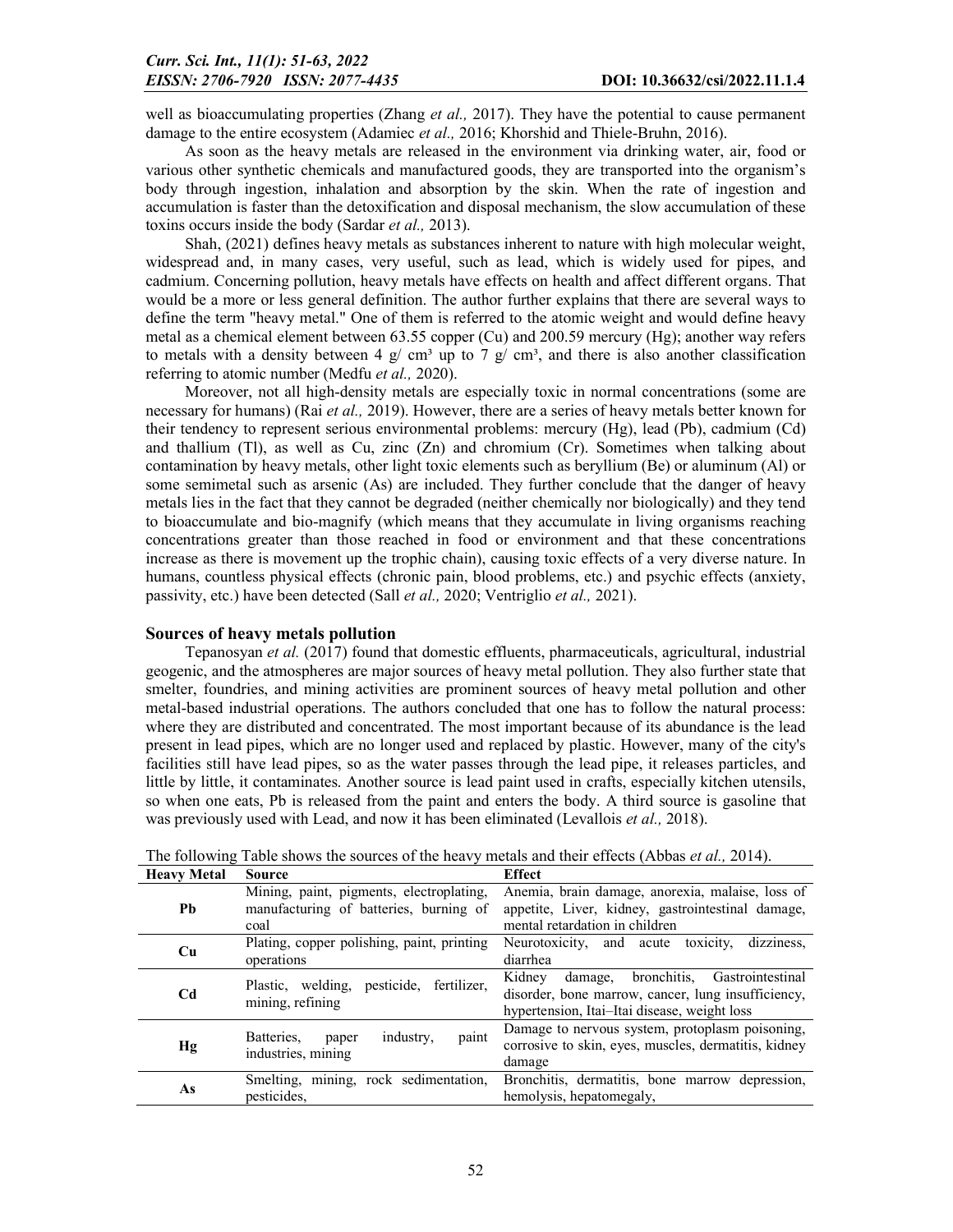## Uptake, transport, and accumulation of heavy metals by organisms

Bioaccumulation is the major method through which the uptake, transport, and accumulation of heavy metals finds its way into living organisms. In summary, based on the Jitar *et al.,* (2015) results obtained and taking into account the habitual participation of organism in the diet, most edible species' consumption cannot be considered a health risk due to the presence of metals. However, it would be advisable not to increase the consumption of wild terrestrial micro-mycetes excessively. It is advisable to moderate the consumption of species of the genus Boletus, especially in crude oil, due to their mercury content and the specimens of macro-mycetes that develop in urban areas or close to highways due to its Pb content (Melgar *et al.*, 2009). The high Cd content in Agarics macrospores makes it advisable to reduce its consumption as much as possible or to avoid it completely. Cu and Zn do not pose a toxicological risk through the consumption of mushrooms and, on the contrary, constitute an interesting contribution of these elements to the diet (Jitar *et al.,* 2015).

Shahid *et al.* (2017) reported that the heavy metals are potentially toxic elements, whose presence in the environment has increased exponentially in recent decades, mainly due to man's action. Large amounts of these metals and other pollutants are discharged into the atmosphere, soil, water, and, finally, enter living organisms through one of the nutrient cycle pathways. Metallic contamination poses a significant environmental challenge for living things, as several metals that are essential micronutrients, such as Cu and Zn are toxic in high concentrations. In contrast, others, such as Cd, Pb, and Hg, are toxic at minimal doses. Among the organisms present in terrestrial ecosystems, the macro-mycetes are particularly noteworthy due to their ubiquity and extensive and intimate integration in the environment. The mycelium of these organism can capture and bioaccumulate heavy metals, appearing later in the carp fora or mushrooms, in concentrations sometimes much higher than those of the medium (Mao *et al.,* 2019).

### Toxic Effects of heavy metals contamination on public health

Each metal and each contaminating chemical element have a mechanism of action and a preferred place of accumulation as per the findings of Mahurpawar, (2015). The best known is Pb which affects several systems. For example, in the nervous system, it damages neurons, especially those of the brain. Pb also affects the bone marrow and another place where it is frequently found in the kidney, specifically in the nephrons' tubular system. Another heavy metal is Cd that also affects the kidney. It is the as that has a direct effect on the mitochondria. The damage itself is very diverse depending on each metal, but in general, it can be said that there is cellular injury. Pb poisoning can mimic other diseases, such as sclerosis, which is an incurable disease very complicated in terms of its symptoms, and Pb poisoning can simulate and affect the nervous system with the same symptoms, such as paresthesia, paresis, fatigue, etc., and can generally produce a dysfunction. The important aspect of Pb is that it has recently been linked to the generation of antisocial behaviors. There is also a relationship with mental retardation and loss of cognitive abilities (Mumtaz *et al.,* 2020; Xu *et al.,*  2018)

Jan *et al.* (2015) stated that the heavy metal contamination is quite serious since it changes its alkalinity. It depends a lot on the concentration. They also pollute water and crops. If it is an excessive amount of lead, some alterations in the plants can occur. It also degrades the soil, which decreases its productivity. If the contamination is excessive, it can lead to desertification. At the level of rivers and lakes, it also mainly affects fauna. The problem of contamination of the environment by heavy metals is that their effect is silent, it is not seen, and by the time people realize the damage they cause, it is too late and above all that they are dangerous to health. Fortunately, measures are being taken, although some industrialized countries have taken a lot to implement these.

The concern about the impact of metal pollution was born as early as the sixties. Ghorbani and Kuan, (2017) point out that there is no reliable evaluation of the situation of contamination by chemical elements and that, in principle, there are suspicions of contamination due to the discharge of mining tailings and industrial wastes in several rivers of the country. The Instituto de Ingenieros de Chile establishes that Cu and gold (Au) mining represents the most important source of liquid effluents that are discharged into the environment, where the most common pollutants of these are arsenic, mercury, and cyanides (Cn) (Wu *et al.,* 2016) describe the presence of some heavy metals and metalloids with their respective polluting sources and affected areas at the national level.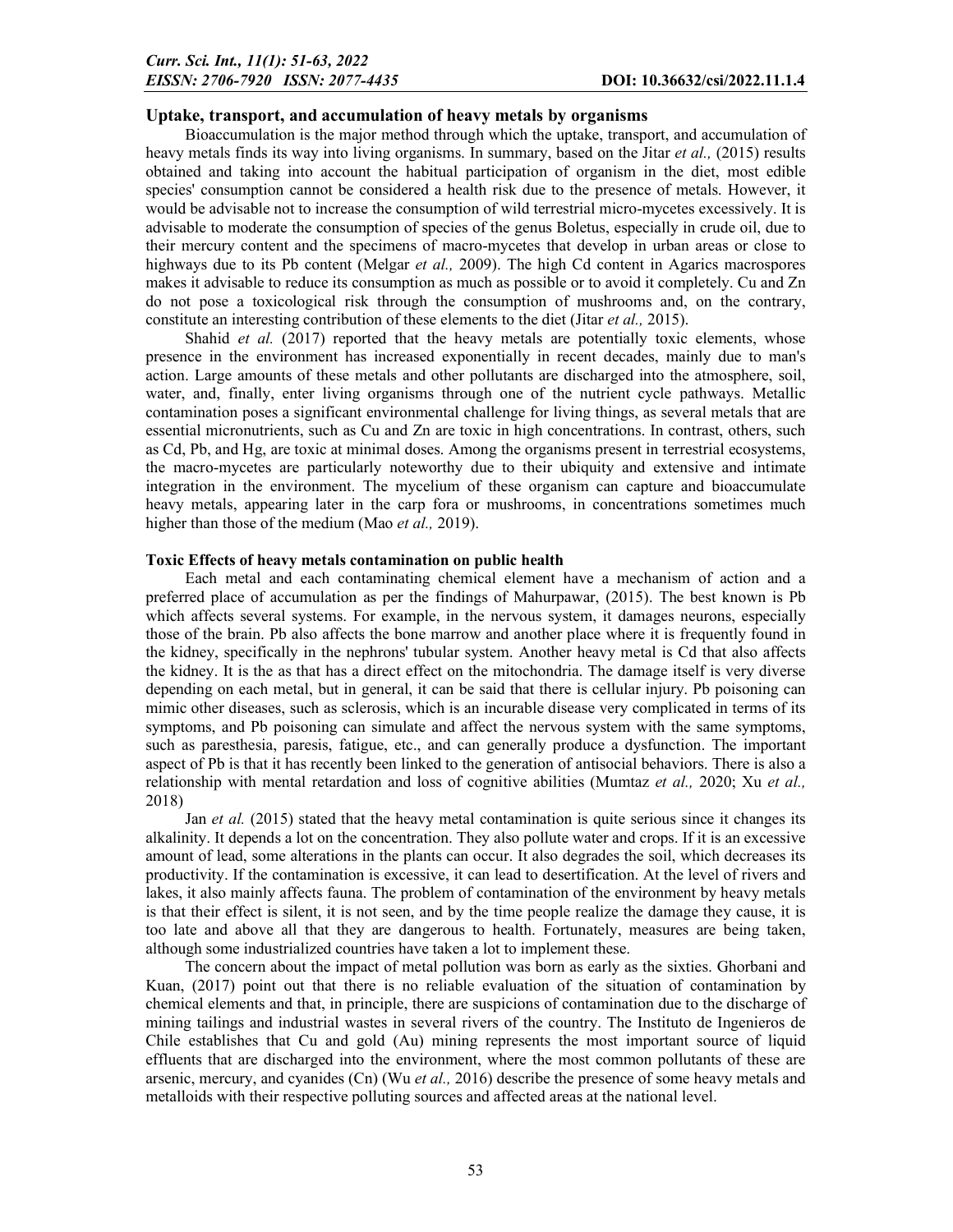Meza-Ramírez *et al.* (2021) carried out a study on heavy metal contamination in the Puchuncaví area (Valparaíso Province, V Region, Peru). In this study, it was found that the soils contained, in general, high levels of Cu, Pb, Zn, and Cd, not justified in the soils of the area, naturally very low in these metals. The most prominent element found in this study was Cu A similar study, developed by Wu *et al.* (2016) demonstrated an abnormal presence of Cd, Cu, Pb, and Zn, Cu being again the element most exceeded over normal levels and maintaining a proportionally inverse relationship between concentration and distance from the industrial zone.

Fierro *et al.* (2021) point out that in a systematic survey of the waters of the Aconcagua River, enrichment of molybdenum was detected in the waters of the Blanco and Juncal rivers in Chile when receiving discharges from the El Saladillo mining center. In turn, Rodríguez *et al.* (2018) in a study on trace elements in the Maipo and Mapocho valleys' surface waters, estimates that the high cupricity and acidity of the San Francisco River is the preferred product of an existing Cu extraction center above the sampled sites. However, the diversity of possible environmental conditions has limited these studies to very specific conditions and not very applicable to field conditions. These studies' conclusions vary and differ from each other depending on the particular environmental conditions and the metals under study. Notwithstanding the above, and as expected, all agree that on certain concentrations, various symptoms of toxicity are observed, including the respective losses in yields (Peña-Guerrero *et al.,* 2020).

Although the forms of contamination of the mining industry are diverse, the great final receptor of the pollutants in the soil, since it is in this substrate where these pollutants are continuously deposited, regardless of the dispersion path (air or water) (Paul, 2017). Within these, heavy metals have been the subject of innumerable investigations tending in the first place, to determine their presence and their relationship with the polluting source. This is how it has been concluded that in various localities of the soils and watercourses present concentrations of heavy metals much higher than normal, associated with polluting processes of generally mining industries and close to said localities (Bhardwaj *et al.,* 2017).

The soils irrigated by the Cachapoal River in Chile are contaminated due to the presence of heavy metal traces according to the findings of Copaja *et al.,* (2016). This contamination has produced copper toxicity in tobacco plantations, within the most polluting sector. In the surface strata, copper concentrations are higher than those defined as toxic. (Alengebawy *et al.,* 2021; Kolbas *et al.,*  2020).

Bosch *et al.* (2016) claimed that the recent experiences and research cited in the literature highlight the need to incorporate the concept of risk in production into agricultural policies, which, together with the effect that the level of inputs has on the product, allows the associated benefits to be evaluated with greater certainty to the incentive policies in the use of said inputs. The various investigations in this regard conclude that in addition to increasing production as the level of use of certain inputs increases, its variance decreases or increases depending on the input considered; that is, the variance of production is conditional on the level of use of certain factors of production. These conclusions are relevant if one wants to evaluate the real impact of polluting elements, heavy metals in this particular case, and the yield and variance of commercial crop production. Suppose a heavy metal occurs in supernormal concentrations in a given soil. In that case, the quantification of the negative externality of the associated polluting process must consider the losses in yields and the effect on production's central moments (Masindi and Muedi, 2018).

The estimation methodology allows people to conclude that Cu harms the expected total dry matter (DM) production of wheat and alfalfa in some soil series once a critical level is exceeded (Ma and Zheng, 2018). Furthermore, in some soil series and the impact on the expected DM production, it is concluded that Cu would hurt the variance of the DM production of wheat and alfalfa once a critical level is exceeded. That is, the effect of Cu would be consistent with a multiplicative specification. However, there are no significant impacts of increases in Cu concentrations in other soil series, indicating that Cu's effect would be consistent with a rather linear specification. Thus, when estimating the model corresponding to the third moment of the distribution of production for each crop, significant evidence was detected that relates to changes in the symmetry of the distribution of yields compared to increases in the concentration of copper in the soil with a level of significance of 16%, comparatively much lower significance than those that characterize the previous models. In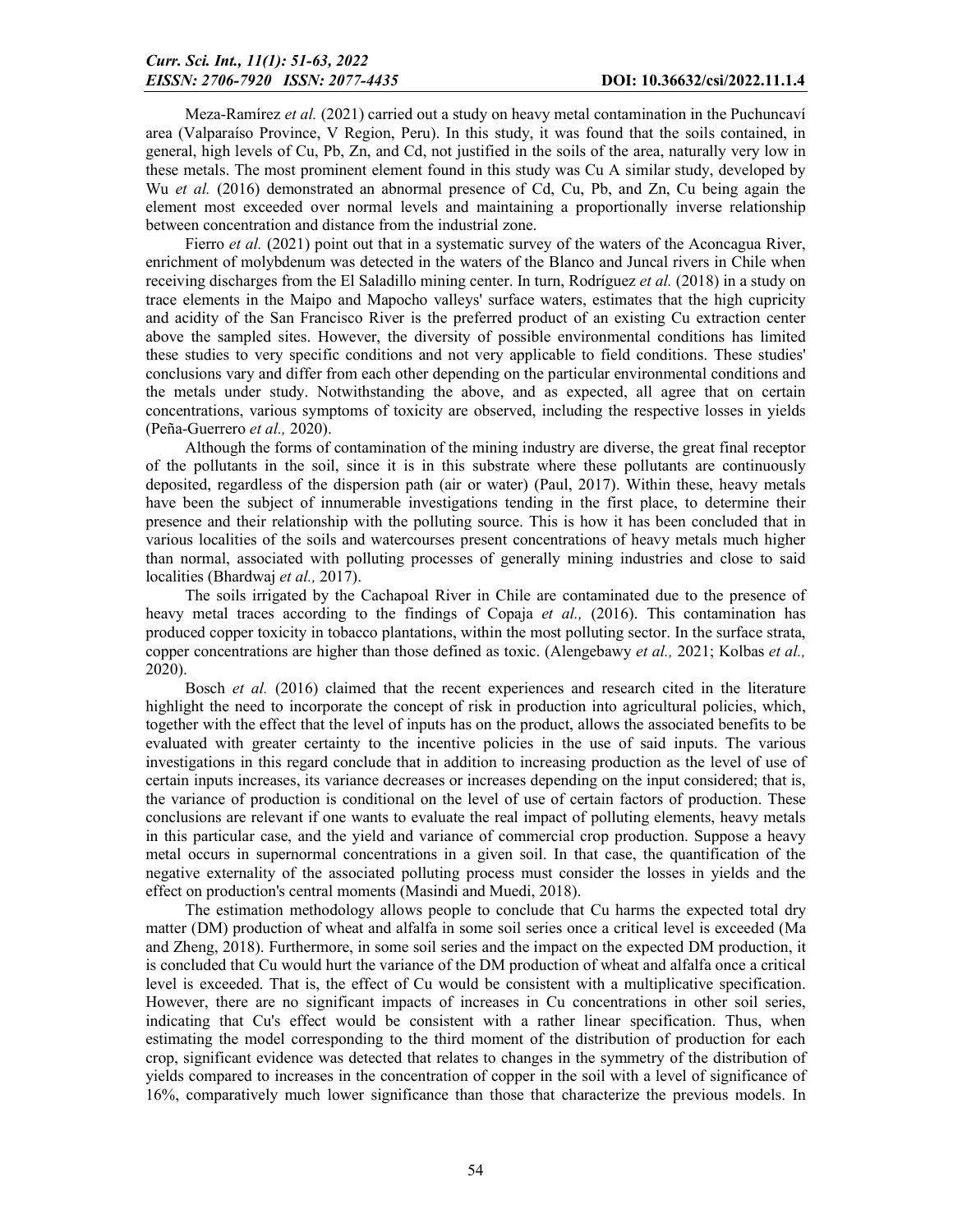principle, this would indicate that the effect of Cu would not be consistent with a multiplicative specification (Rezaeian *et al.,* 2020).

Tóth *et al.* (2016) claimed that if the water is contaminated, and people have to bathe, drink the water, etc., contact with heavy metals cannot be avoided. That is, there is no direct measure such as boiling water in the case of bacterial contamination, so it is impossible to take a direct measure. Still, it can be prevented by preventing metals from reaching the water and soil. It is then necessary to control contamination sources with heavy metals; prevent them from spreading into the environment by preventing waste containing heavy metals from reaching it. Specifically, sanitary measures are mainly prevention: identifying sources of contamination, controlling their diffusion, trying not to include raw material containing heavy metals in industrial processes, and other similar ones (Shahid *et al.,* 2017).

Treatment resulting from heavy metal contamination depends a lot on intoxication levels (Hassaan *et al.,* 2016). With Pb, for example, which is the most studied, its presence in hair indicates a very high degree of contamination. As it affects the nervous system, subtle changes such as behavioral changes can be attributed to other factors such as school, family environment, etc. Pb poisoning is a very difficult disease to suspect and, therefore, to diagnose. Perhaps something very important is that Pb affects the child causing poor school performance (Ijomone *et al.,* 2020). When it is consulted on this, it is thought that it is for the teacher, for nutrition, for his family environment, the environment at school, etc., but Pb will hardly be thought of.

Javed and Usmani, (2016) in support of the above sentiments, claims that there are some treatments, but it is very difficult to remove from the body. It can be treated with chelators, which are substances that go to capture Pb and then be eliminated; that's the only direct treatment. The symptoms or damage caused by heavy metals is also treated, depending on where it has been. For example, if there is severe damage to the kidney, the treatment is not to remove the Pb, but to perform a transplant depending on kidney damage. The main tests measure the concentration of the metal in blood using a chemical test. One method is the detection of Pb by atomic absorption chromatography, but it is an expensive procedure. That same detection can be done on the hair.

#### Lead (Pb)

Lead (Pb) is a metal that is considered as a major environmental contaminant. Various studies have suggested that Pb can trigger serious health issues and diseases (Jacobs *et al.,* 2009). Pb is naturally present inside the earth's crust and possesses several distinctive properties. It is soft, highly malleable, and ductile, it has a low melting point. Lead is regarded as a major health hazard for human beings through numerous aspects (Sachdeva *et al.,* 2018). Pb prevails as a major health problem for children as they continuously get exposed to Pb that is coming from degenerated wall paints, water supply using Pb pipes, toys, cosmetics and many other synthetic products along with the contaminated soil (Fortoul *et al.,* 2005; Klemick *et al.,* 2019 ). After getting in the body, Pb reaches the liver, where it causes severe damage and can disrupt its normal functioning. The histopathological tests can diagnose the damaged liver which is mostly associated with increased levels of blood enzymes and decreased protein synthesis (El-boshy *et al.,* 2017; Yuan *et al.,* 2014).

Boldyrev, (2018) defined Pb as a natural material found in the earth's crust and was discovered in 6500 BC. The industrial revolution triggered an epidemic metal poisoning and forced scientists and physicians to study the specific symptoms and organic changes associated with chronic Pb poisoning. Several hypotheses have been proposed to explain the mechanism of Pb toxicity, but no single mechanism has been defined so far. The release of Pb into the environment has decreased in recent years in developed countries due to the prohibition of lead toxicity (Bell and Deubzer, 2018).

#### Chemistry of lead

Poltabtim *et al.* (2018) described the chemistry of Pb extensively. Lead's clinical and chemical characteristics reflect the inhibition of the enzyme porphobilinogen synthase by Pb, which can react with the enzyme's sulfhydryl groups or displace zinc. This review reflects the adverse health effects of this metal, which is present in some occupational activities and the environment in general and is intended to update knowledge.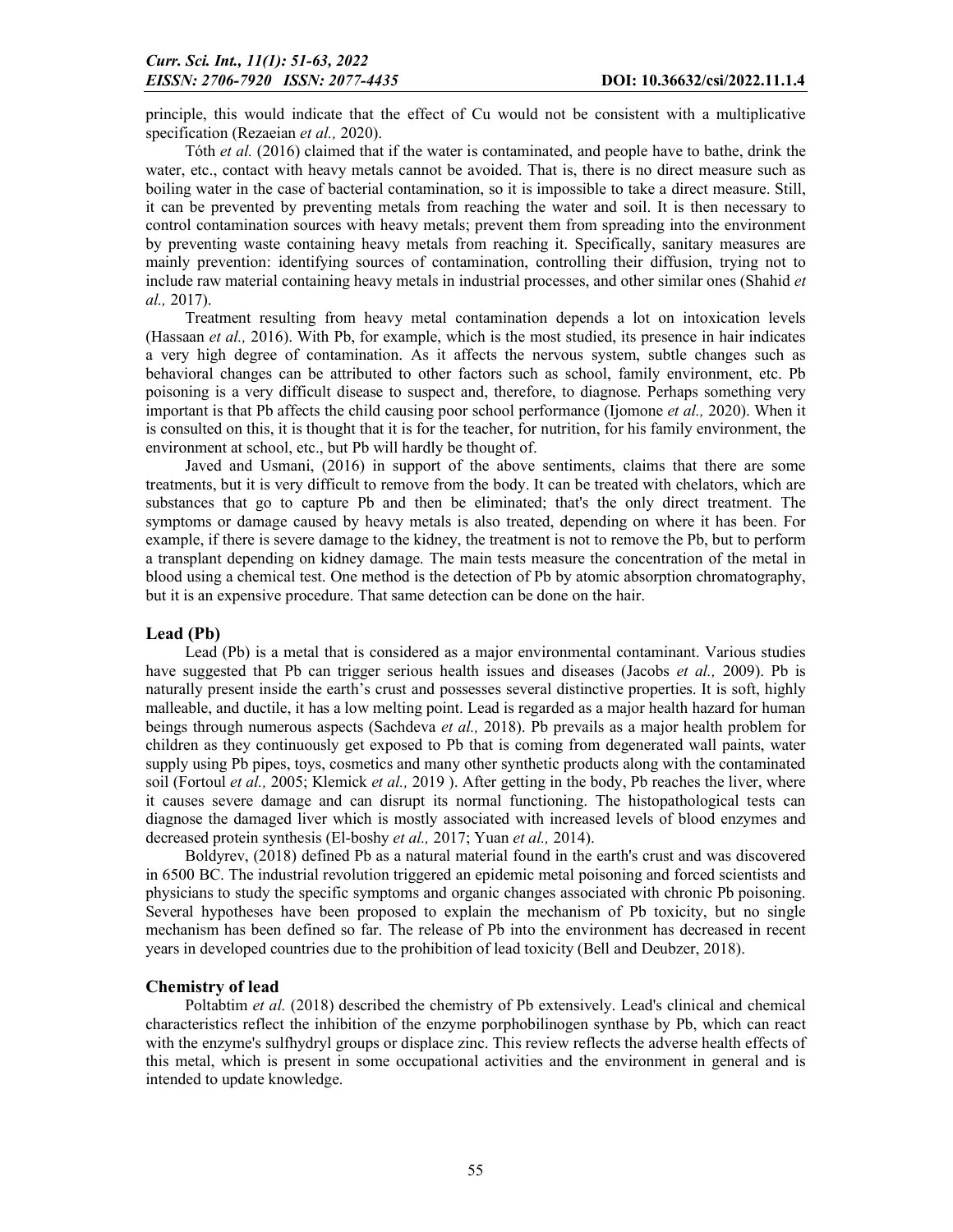Some of the physical properties of Pb is that it is a bluish-gray metal, shiny on recent surfaces, very soft, so soft that it is scratched with the nail, very malleable, and is the least tenacious of all metals, it has great density and a low melting point, it crystallizes in octahedra. Kumar *et al.,* (2020) found that Pb leaves a gray stain on the paper. Further, the authors found some of the main physical parameters, such as density, 11.85. This value makes it a dense, toxic, and accumulative metal. Of the metals in everyday use, Pb is one of the metals with the highest density, except for precious metals. Its physical properties include atomic number 82 while its chemical symbol is Pb. In addition, its atomic weight is 207.21. It has a bundance of isotopes while it is slightly soluble in water.

Pb in contact with air oxidizes superficially, covered with a grey layer of lead sub oxide ( $Pb<sub>2</sub>O$ ), which removes its metallic shine and protects it from further oxidation. When freshly melted, it quickly oxidizes, forming the product PbO, which is known as masicot. Chemically pure water almost does not attack it, but as it always contains carbon dioxide and free oxygen, there is always an attack when it is in contact (Islam, 2011).

Pb oxide is also soluble in alkali hydroxide solutions to form the corresponding plumbite salt.

$$
PbO + 2OH^- + H_2O \rightarrow Pb(OH)^{2-}
$$

Chlorination of plumbite solutions causes the formation of lead's +4 oxidation state.

$$
Pb(OH)42- + Cl2 \rightarrow PbO2 + 2Cl- + 2H2O
$$

Pb is altered in the presence of rainwater and  $CO<sub>2</sub>$  in the air, covering itself with a layer of hydrated carbonate. This salt dissolves little in the water, giving it toxic properties. For this reason, rainwater that falls on roofs covered by Pb surfaces or containers containing Pb should not be used in food (Zdeb *et al.*, 2020). The hydrocarbonate decomposes again into  $CO<sub>2</sub>$  and lead hydroxide, and thus the reaction continues indefinitely. The recommendation is almost extensive for the inhabitants of the mountains and jungle, areas where large amounts of rain precipitate, and therefore leaddownpour contact should be avoided (Gittleman *et al.,* 2017). On the other hand, with ordinary or distilled water, this reaction does not occur since it contains free sulphates. These react with lead, forming lead sulphate, which is insoluble and prevents the subsequent chemical attack of lead. Still, when the waters are scarce or poor in sulphates and rich in carbon dioxide, it is possible that chemical reactions can occur (Ng and Lin, 2015). Dilutes sulphuric acid does not react with it, instead of concentrated and hot generates lead sulphate II. Cold dilute hydrochloric acid also does not react but the concentrated one reacts with lead. Cold nitric acid dissolves it giving lead II nitrate and nitrous fumes, very toxic (Amrane *et al.*, 2017). The solutions of lead salts in reaction with zinc react, displacing the zinc to lead and forming lead sulphate II, a compound in a branched spongy form known as Saturn's tree. This happens because Pb has a solution of lower stress than zinc (Boldyrev, 2018).

#### Sources of lead pollution

Monna *et al.* (2004) in their findings, stated that the environmental contamination by Pb and its potential adverse effects have been observed. The amount of Pb released into the environment is closely related to the metal production in the last 5,000 years; approximately half of Pb produced is released as a pollutant. Thus, the estimated annual global production is about 3.4 million metric tons, of which about 1.6 million are released into the environment. Pb is indestructible and cannot be transformed into a harmless form. The dispersion of the metal knows no geographical limits and contaminates areas far from the original emission site. The authors further claim that Pb found in the atmosphere comes basically from the combustion of leaded gasoline; Other sources considered are coal, oil combustion, mining, the production of certain types of manufactures, fertilizers, incineration, the production of blocks of cement, and the combustion of wood. The historical environmental effects of these emissions on Pb levels in humans have been demonstrated by comparing the concentrations of this metal in pre-Columbian indigenous remains and modern humans so that levels between 100 and 1000 times higher have been found for the latter (Pompeani *et al.,* 2019).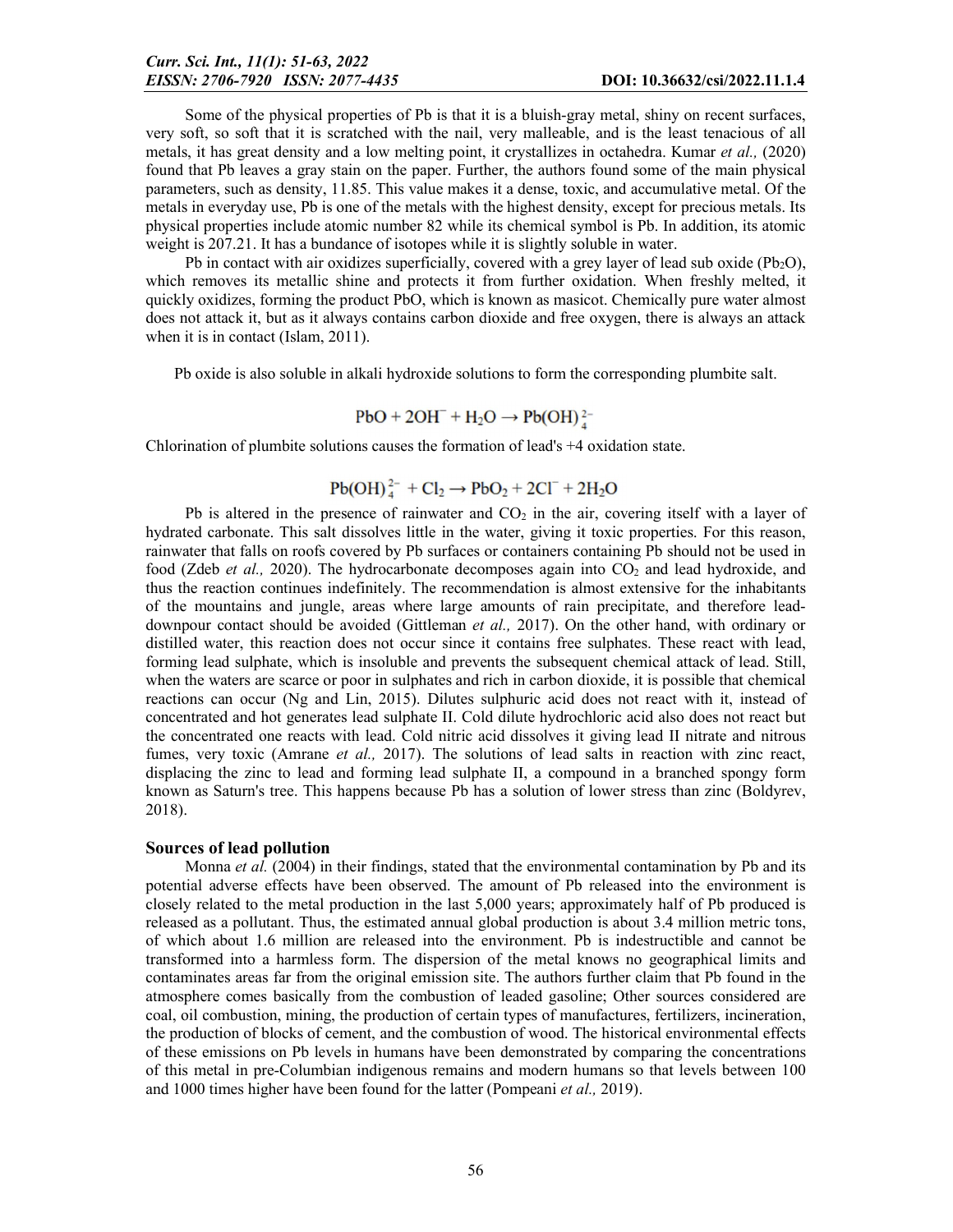Leroux *et al.* (2018) are of the view that although steps have been taken to reduce the concentration of Pb in gasoline, paint, canned food, and toys, the tradition of using glazed pottery persists today; to this is added the lead released into the environment in previous years. Low temperature glazed ceramics release substantial amounts of Pb on contact with food, especially if they have a low pH. A short time ago, using a new technology incorporating boron-derived products was approved in the glazing process, replacing the traditional method that contains Pb. However, this new technique has not yet become widespread, and its results have not been evaluated, so it is unknown if the problem can be solved in the short term (Zhang *et al.,* 2015). On the other hand, there are other measures that, although they have been put in place and for which there are regulations, their compliance is not subject to monitoring.

### Accumulation of lead in organisms

According to the studies conducted by Malar *et al.,* (2016), Pb enters the body through intestinal absorption by ingestion, into the lungs by inhalation, and through the skin. Once in the body, it is transported by the bloodstream to all organs and tissues and, once absorbed, can accumulate in bones, teeth, liver, lungs, kidneys, brain, and spleen; it is also capable of crossing the blood-brain barrier, and the placenta. Pb is more easily absorbed on an empty stomach than when ingested with food (Mahurpawar, 2015).

Additionally, Kastury *et al.* (2019) suggested that 50% of Pb vapors and fumes reach the lung by absorption. The blood distributes this metal throughout the body, damaging soft organs such as the central and peripheral nervous systems. Still, the earliest and most obvious damage is caused in the blood by interfering with the synthesis of globin in the red blood cell and blocking the fixation of the iron; the result is anemia. Pb poisoning is known as Pb poisoning in the blood, which blocks the synthesis of hemoglobin and alters oxygen transport to the blood and other body organs. Besides, increased Pb exposure has been associated with many illnesses in both children and adults (Hauptman *et al.,* 2017).

Mayans (2019) concluded that concerning children's exposure they are more susceptible because, about their mass, they inhale more air and ingest more soil than adults and because of the hand-mouth interaction, so common during childhood, that it facilitates the intake of powder; Furthermore, it is necessary to consider that the gastrointestinal absorption of Pb in infants is up to five times higher than in adults. Lead's concern is especially focused on children as they are more vulnerable to the metal's adverse effects during the growth and development of the nervous system. In them, there is greater absorption by the respiratory and oral routes, especially by this last if one suffers from malnutrition, calcium, iron, phosphorus, zinc, and vitamin D deficiencies and gastrointestinal infections. The clinical manifestations are imperceptible and include periods of constipation and diarrhea with abdominal cramps and continuous headaches (or both), changes in behavior and poor school performance, intoxication is chronic and worsens after the mentioned symptoms, manifestations of encephalopathy, stupor, seizures and respiratory depression (Zeng *et al.,* 2019).

Hladun *et al.* (2015) did a study regarding the work environment. As a result of various industrial processes, workers are exposed to different compounds containing toxic metals such as Pb that cause high risks of occupational diseases and impact the ecosystem. Their findings found that the build-up of lead in the body causes long-term, low-dose exposure in the workplace to lead to chronic toxicity. Acute Pb poisoning in adults is rare but can occur after high respiratory doses by absorption through the digestive tract or percutaneously, leading to encephalopathies. Water pollution from industrial effluents puts human health at risk due to the presence of heavy metals such as Pb.

Nazir *et al.* (2015) suggested that in dealing with the topic of excess Pb tap water, many authors explain that drinking water flows out practically lead-free. Still, metal is introduced when it passes through service pipes and Pb -soldered joints or joints when it remains next to brass or bronze accessories that contain it. Another mechanism of lead toxicity is its ability to interact with metalbinding proteins and enzymes. The interaction generally includes the binding of Pb to sulfhydryl groups and, to a lesser extent, to phosphate and carboxyl groups; protein binding can cause the protein structure to undergo a conformational change and alter the protein's ability to function normally. Pb in bone tissue displaces calcium from the bones to deposit in them, increasing their brittleness.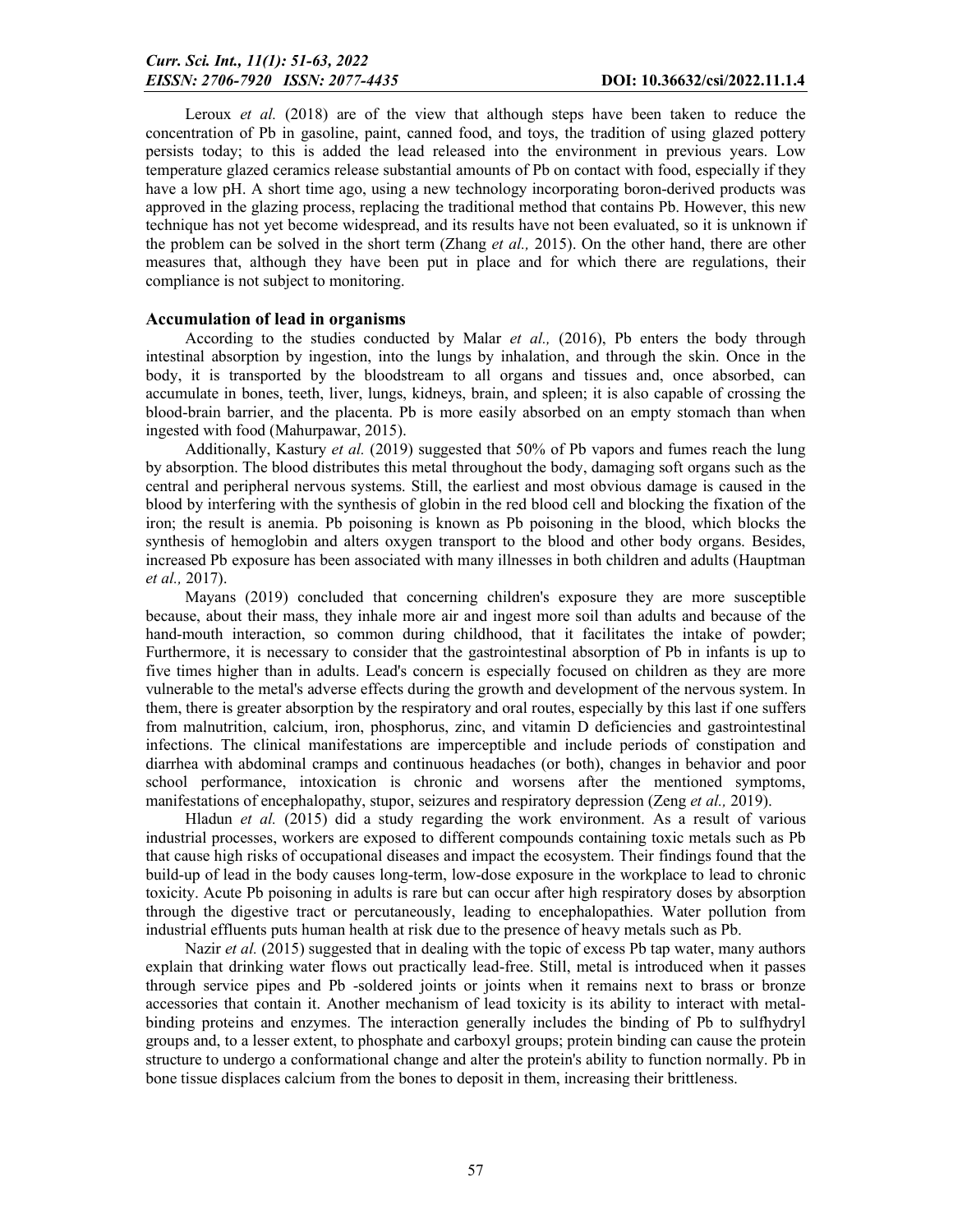### Systems and organs affected by lead

Pb can be inhaled and absorbed through the respiratory system or ingested and absorbed through the gastrointestinal tract; percutaneous absorption of inorganic Pb is minimal, but this route well absorbs organic Pb. After Pb ingestion, it is actively absorbed, depending on the shape, size, gastrointestinal transit, nutritional status, and age; there is greater absorption of Pb if the particle is small presence of iron and calcium deficiency, incidence of a large fat or inadequate calorie intake, and when the child is a child since lead absorption in them is 30 to 50%. In comparison, in adults, it is 10%. Some of the body systems affected by Pb poisoning include the hematopoietic system, kidney, and liver (Shukla *et al.,* 2018).

### Hematopoietic system

Assi *et al.* (2016) concluded that Pb is toxic to enzymes dependent on zinc. The organs most sensitive to toxicity are the hematopoietic system, the central nervous, and the kidney. The hematopoietic system interferes with the synthesis of heme, since it binds to the sulfhydryl groups of metalloenzymes such as aminolaevulinic dehydratase coproporphyrinogen oxidase, and ferro chelatase, being the result, the increase in protoporphyrin's such as zinc-protoporphyrin (ZPP) and anemia. Acute toxicity occurs after exposure to respiratory at high concentrations, with encephalopathy, kidney failure, and gastrointestinal symptoms. Chronic toxicity is the most frequent and manifests with a multisystemic compromise: hematopoietic, nervous system, gastrointestinal, and kidney.

### Kidney

Boskabady *et al.* (2018) suggested that as for the kidney, heavy metals will eventually cause kidney damage that can lead to kidney failure. Then something important about Pb is that it has been linked lately with the generation of antisocial behaviors since it affects the part of the brain that codes for socialization. There is also a relationship with mental retardation and loss of cognitive abilities. As for the kidney, heavy metals will eventually cause kidney damage that can lead to kidney failure.

Ara and Usmani (2015) referred to the subject, that the highest concentrations of Pb are registered in the kidneys, especially in the proximal burial mounds. Chronic exposure can cause hypertension. On the other hand, exposure to high doses of Pb is a risk factor for kidney failure. Also, according to (Ara and Usmani, 2015) decreased spermatogenesis and menstrual disorders can be caused. When talking about sexual maturation and Pb exposure, other authors state that high levels of Pb in the blood have been associated with a delay in sexual maturation: in a study by National Health and Nutrition Examination Survey II Data (NHANES II) in 8 to 18-year-old boys and girls breast development and pubic hair, as well as age at menarche, were significantly delayed in African American and Mexican American girls who had blood Pb levels greater than 40ug / dl. Because of their knowledge of the effects of Pb, the authors of this study consider it important to make their findings known to risk personnel when considering the large number of activities in which this metal is involved in occupational and daily life (Naicker *et al.,* 2010).

## Testis

Li *et al.* (2018) stated that the exposure to Pb affect testis by reduces sperm count because it is a male reproductive toxicant. In addition, they found that lead contamination has an effect on retarded the activity of spermatozoa and sperm motility. However, they also noted the effect of Pb on testis is an issue under controversy since a low dose exposure was found to not affect in some cases, but in other, it arrested spermatogenesis. Additionally, several experimental showed that Pb induced testicular injury (Sudjarwo *et al.,* 2017; Ezejiofor *et al.,* 2019; El-Khadragy *et al.,* 2020; Abdel-Emam and Ahmed, 2021).

#### Liver

Pb causes liver damage by increasing oxidative stress according to Teerasarntipan *et al.* ( 2020) a diet low in antioxidants is, therefore, one of the causes of oxidative stress. But other factors contribute significantly to its development. Environmental pollution, active and passive smoking, excessive exposure to sunlight, excessive alcohol consumption, the action of certain medications,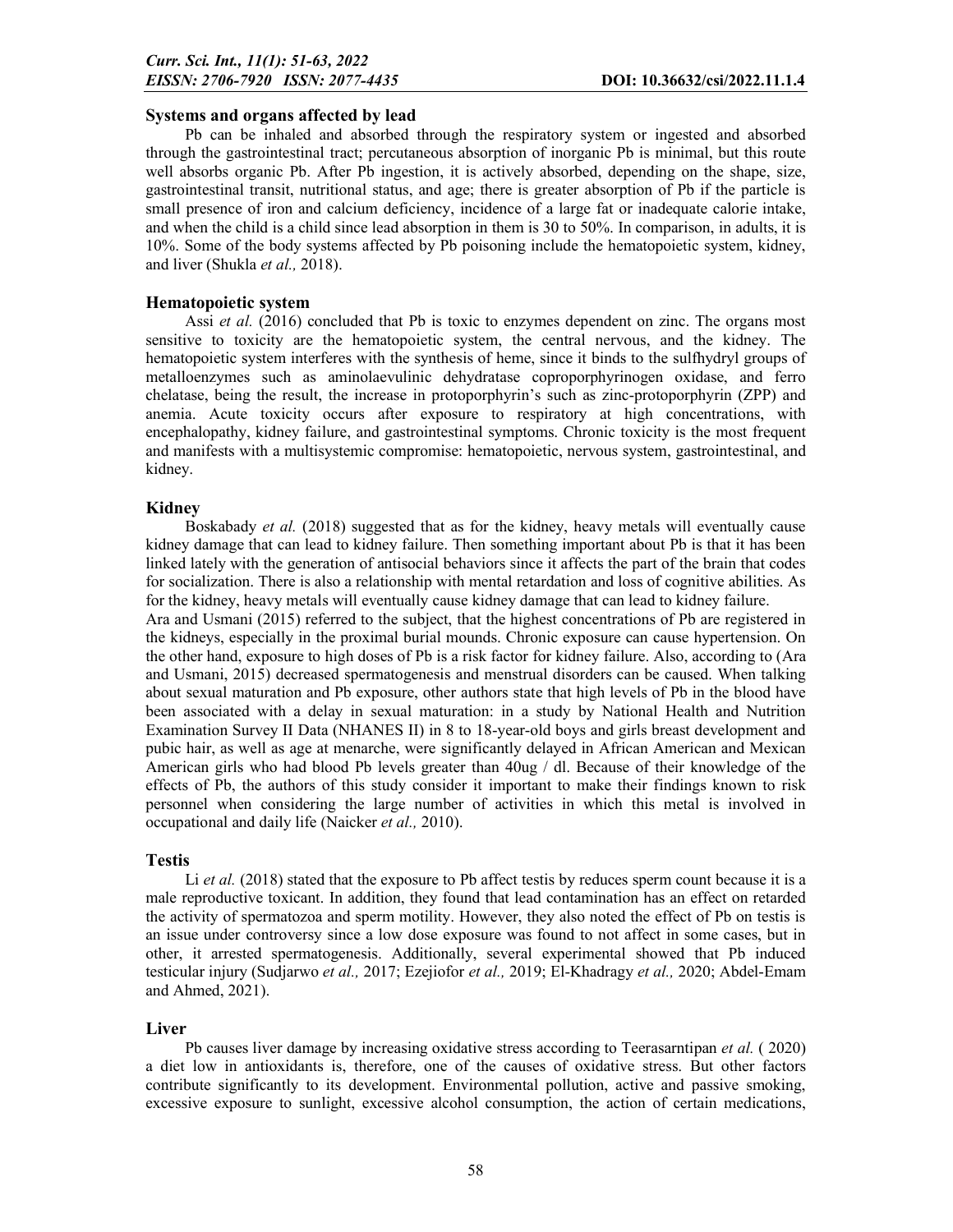exposure to toxic substances, or unbalanced physical activity are just some of those factors that favor the proliferation of free radicals and, therefore, oxidative stress. Therefore, the liver gets damaged through the oxidative stress mechanism. Moreover, previous investigations revealed that the exposures to Pb induced hepatotoxicity and liver dysfunction (Chen *et al.,* 2019; Albasher *et al.,*  2020; Shirazinia *et al.,* 2021; Abdel-Emam and Ali, 2022).

### Conclusion

Pb is one of the heavy metals and has dangerous and toxic effects on human, animals and plants. Many scientific studies and reports indicate an increase in its rates in water, air and soil and its accumulation in body tissues, which leads to changes in the structure and functions of organs. As a result of the increasing rates of Pb concentration in the environment, effective and successful solutions must be developed to limit the increase of Pb levels in the environment and to maintain the stability of ecosystem in a way that provides survival opportunities for living organisms.

## **References**

- Abbas S.H., I.M. Ismail, T.M. Mostafa and A.H. Sulaymon, 2014. Biosorption of heavy metals: A review. J. Chem. Sci. Technol., 3(4): 74-102.
- Abdel-Emam, R.A. and M.F. Ali, 2022. Effect of l-carnitine supplementation on lead acetate-induced liver cell apoptosis and inflammation: role of caspase-3 and glycogen synthase kinase-3β enzymes. Life Sci., 291: 120277.
- Abdel-Emam, R.A. and E.A. Ahmed, 2021. Ameliorative effect of L-carnitine on chronic leadinduced reproductive toxicity in male rats. Vet. Med. Sci., 7(4):1426-1435.
- Adamiec E., E. Jarosz-Krzeminska and R. Wieszala, 2016. Heavy metals from non-exhaust vehicle emissions in urban and motorway road dusts. Environ. Monit. Assess, 188(6): 1-11.
- Albasher, G., S. Al Kahtani, M.S. Alwahibi and R. Almeer 2020. Effect of *Moringa oleifera* Lam. methanolic extract on lead-induced oxidative stress-mediated hepatic damage and inflammation in rats. Environ. Sci. Pollut. Res. Int., 27(16):19877-19887.
- Alengebawy, A., S.T. Abdelkhalek, S.R. Qureshi and M.Q. Wang, 2021. Heavy metals and pesticides toxicity in agricultural soil and plants: Ecological risks and human health implications. Toxics. 9(3): 42.
- Amrane, C., A. Lalmi and K.E. Bouhidel, 2017. Coupling diffusion dialysis with precipitationcementation to separate and recover nitric acid,  $Cu^{++}$ ,  $Zn^{++}$  and Pb<sup>++</sup> from the wastewater of a brass pickling bath. Int. J. Glob. Warm., 11(3): 337-357.
- Ara, A. and J.A. Usmani, 2015. Lead toxicity: A review. Interdiscip. Toxicol., 8(2):55-64.
- Assi, M.A., M.N.M. Hezmee, M.Y.M. AbdWahid Haron and M.A.R. Sabri, 2016. The detrimental effects of lead on human and animal health. Vet. World. 9(6): 660-671.
- Bell, A.J. and O. Deubzer, 2018. Lead-free piezoelectrics-The environmental and regulatory issues. MRS Bull., 43(8): 581-587.
- Bhardwaj, R., A. Gupta and J.K. Garg, 2017. Evaluation of heavy metal contamination using environmetrics and indexing approach for River Yamuna, Delhi stretch, India. Water Sci., 31(1): 52-66.
- Bilal, M. and H.M. Iqbal, 2019. Microbial-derived biosensors for monitoring environmental contaminants: Recent advances and future outlook. Process Saf. Environ Prot., 124: 8-17.
- Boldyrev, M., 2018. Lead: Properties, history, and applications. Wikij. Sci., 1(2): 1-23.
- Bosch, A.C., B. O'Neill, G.O. Sigge, S.E. Kerwath and L.C. Hoffman 2016. Heavy metals in marine fish meat and consumer health: A review. J. Sci. Food Agric., 96(1): 32-48.
- Boskabady, M., N. Marefati, T. Farkhondeh, F. Shakeri, A. Farshbaf and M.H. Boskabady 2018. The effect of environmental lead exposure on human health and the contribution of inflammatory mechanisms, A review. Environ. Int., 120: 404-420.
- Chen, C., B. Lin, S. Qi, J. He and H. Zheng, 2019. Protective effects of salidroside on lead acetateinduced oxidative stress and hepatotoxicity in Sprague-Dawley rats. Biol. Trace. Elem. Res., 191(2): 426-434.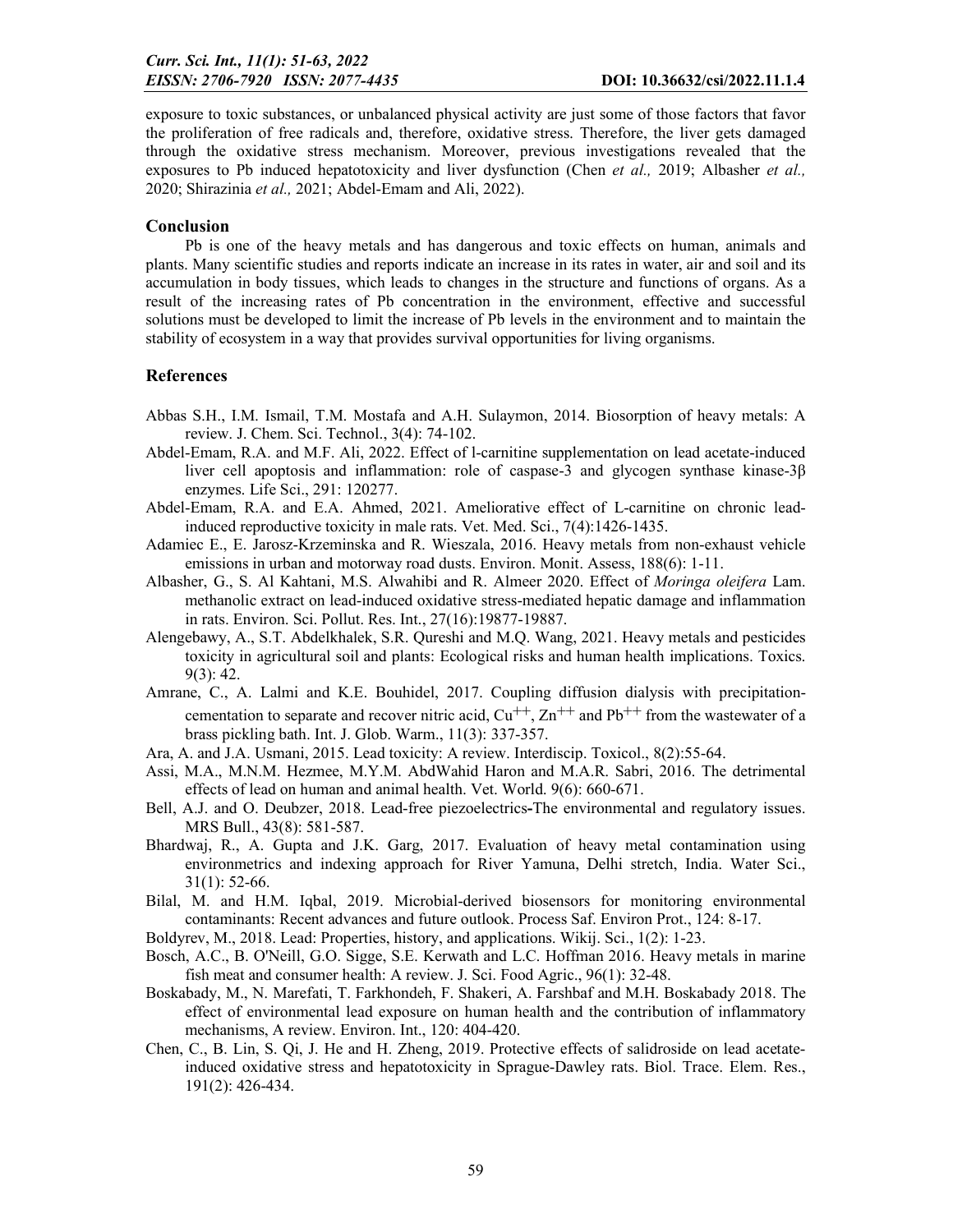- Copaja, S.V., G.S. Muñoz, V.R. Nuñez, C. Pérez, I. Vila and D. Véliz, 2016. Effects of a dam reservoir on the distribution of heavy metals in two Chilean native freshwater fish species. Bull. Environ. Contam. Toxicol., 97(1): 24-30.
- El-Boshy, M., A. Ashshi, M. Gaith, N. Qusty, T. Bokhary, N. Altaweel and M. Abdelhady, 2017. Studies on the protective effect of the artichoke (*Cynara scolymus*) leaf extract against cadmium toxicity-induced oxidative stress, hepatorenal damage, and immunosuppressive and hematological disorders in rats. Environ. Sci. Pollut. Res., 24: 12372-12383.
- El-Khadragy, M., W.A. Al-Megrin, N.A. AlSadhan, D.M. Metwally, R.E. El-Hennamy, F.E.H. Salem, R.B. Kassab, A.E. Abdel Moneim, 2020. Impact of coenzyme Q10 administration on lead acetate-induced testicular damage in rats. Oxid. Med. Cell Longev., 4981386.
- Ezejiofor, A.N., and O.E. Orisakwe, 2019. The protective effect of *Costus afer* Ker Gawl aqueous leaf extract on lead-induced reproductive changes in male albino Wistar rats. JBRA Assist. Reprod., 23: 215-224.
- Fierro, P., C. Valdovinos, C. Lara and G.S. Saldías, 2021. Influence of intensive agriculture on benthic macroinvertebrate assemblages and water quality in the Aconcagua River Basin (Central Chile). Water Res., 13(4): 492.
- Fortoul, T.I., S. Moncada-Hernandez, Saldivar-Osoriol., G. Espejel-Maya, P. Mussali-Galante, Del Carmen., M. ÁVila-Casado, L. Colin-Barenque, M.I. Heenandez-Serrato and M.R. ÁVila-Costa, 2005. Sex differences in bronchiolar epithelium response after the inhalation of lead acetate (Pb). Toxicology, 207: 323-330.
- Ghorbani, Y. and S.H. Kuan, 2017. A review of sustainable development in the Chilean mining sector: Past, present and future. Int. J. Min. Reclam. Environ., 31(2): 137-165.
- Gittleman, M., C.J. Farmer, P. Kremer and T. McPhearson, 2017. Estimating stormwater runoff for community gardens in New York City. Urban Ecosyst., 20(1): 129-139.
- Hassaan, M.A., A. El Nemr and F.F. Madkour, 2016. Environmental assessment of heavy metal pollution and human health risk. Water Sci. Eng., 2(3): 14-19.
- Hauptman, M., R. Bruccoleri and A.D. Woolf, 2017. An update on childhood lead poisoning. Clin. Pediatr. Emerg. Med., 18(3): 181-192.
- Hladun, K.R., D.R. Parker, and J.T. Trumble 2015. Cadmium, copper, and lead accumulation and bioconcentration in the vegetative and reproductive organs of *Raphanus sativus*: implications for plant performance and pollination. J. Chem. Ecol., 41(4): 386-395.
- Ijomone, O.M., N.F. Olung, G.T. Akingbade, C.O. Okoh and M. Aschner, 2020. Environmental influence on neurodevelopmental disorders; potential association of heavy metal exposure and autism. J. Trace. Elem. Med. Biol., 62: 126638.
- Islam, M.J., 2011. Removal of toxic metal ions from industrial effluent using bio-adsorbent. BUET., 18-23.
- Jacobs, D.E., J. Wilson, S.L. Dixon, J. Smith and A. Evens, 2009. The relationship of housing and population health: a 30-year retrospective analysis. Environ. Health Perspect., 117: 597-604.
- Jan, A.T., M. Azam, K. Siddiqui, A. Ali, I. Choi and Q.M. Haq, 2015. Heavy metals and human health: mechanistic insight into toxicity and counter defense system of antioxidants. Int. J. Mol. Sci., 16(12): 29592-29630.
- Javed, M. and N. Usmani, 2016. Accumulation of heavy metals and human health risk assessment via the consumption of freshwater fish Mastacembelus armatus inhabiting, thermal power plant effluent loaded canal. Springer Plus, 5(1): 1-8.
- Jitar, O., C. Teodosiu, A. Oros, G. Plavan and M. Nicoara, 2015. Bioaccumulation of heavy metals in marine organisms from the Romanian sector of the Black Sea. N. Biotechnol., 32(3): 369-378.
- Kastury, F., E. Smith, E. Lombi, M.W. Donnelley, P.L. Cmielewski, D.W. Parsons, M. Noerpel, K.G. Scheckel, A.M. Kingston, G.R. Myers and D. Paterson, 2019. Dynamics of lead bioavailability and speciation in indoor dust and x-ray spectroscopic investigation of the link between ingestion and inhalation pathways. Environ. Sci. Technol., 53(19): 11486-11495.
- Khorshid, M.S.H. and S. Thiele-Bruhn, 2016. Contamination status and assessment of urban and nonurban soils in the region of Sulaimani City, Kurdistan, Iraq. Environ. Earth Sci., 75: 1171.
- Klemick, H., H. Mason and K. Sullivan, 2019. Superfund cleanups and Children's lead exposure. J. Environ. Econ. Manag., 100: 102289.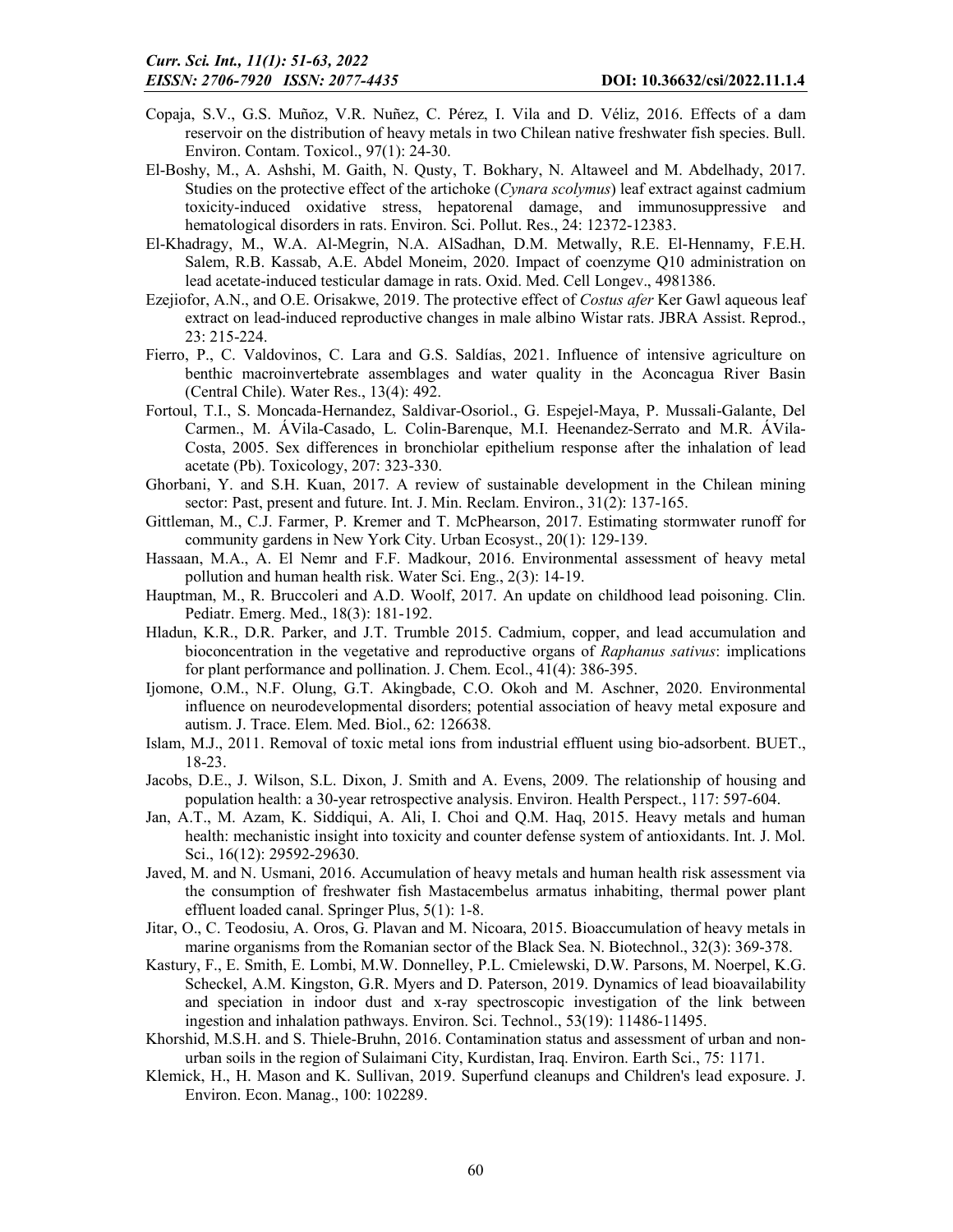- Kolbas, A., R. Herzig, L. Marchand, J.P. Maalouf, N. Kolbas and M. Mench, 2020. Field evaluation of one Cu-resistant somaclonal variant and two clones of tobacco for copper phytoextraction at a wood preservation site. Environ. Sci. Pollut. Res., 27(22): 27831-27848.
- Kumar, A., A. Kumar, M.M.S. Cabral-Pinto , A.K. Chaturvedi, A.A. Shabnam, G. Subrahmanyam, R. Mondal, D.K. Gupta, S.K. Malyan, S.S. Kumar, S.A. Khan and K.K. Yadav, 2020. Lead toxicity: health hazards, influence on food chain, and sustainable remediation approaches. Int. J. Environ. Res. Public Health, 17(7): 2179.
- Landrigan, P.J., R. Fuller, N.J. Acosta, O. Adeyi, R. Arnold, A.B. Balde, R. Bertollini, S. Bose-O'reillY, J.I. Boufford and P.N. Breysse, 2018. The Lancet commission on pollution and health Lancet., 391: 462-512.
- Leroux, I.N., A.P.S. da Silva Ferreira, J.P. da Rocha Silva, F.F. Bezerra, F.F. da Silva, F.J. Salles, M.S. Luz, N.A. de Assunção, M.R.A. Cardoso and K.P.K. Olympio, 2018. Lead exposure from households and school settings: Influence of diet on blood lead levels. Environ. Sci. Pollut. Res., 25(31): 31535-31542.
- Levallois, P., P. Barn, M. Valcke, D. Gauvin and T. Kosatsky, 2018. Public health consequences of lead in drinking water. Curr. Environ. Health Rep., 5(2): 255-262.
- Li, C., K. Zhao, H. Zhang, L. Liu, F. Xiong, K. Wang and B. Chen, 2018. Lead exposure reduces sperm quality and DNA integrity in mice. Environ. Toxicol., 33(5): 594-602.
- Li, X., 2015. Levels and spatial distribution of heavy metals in urban dust in China. Chin. J. Chem., 34: 498-506.
- Ma, B.L., and Z. Zheng, 2018. Nutrient uptake of iron, zinc, magnesium, and copper in transgenic maize (*Zea mays*) as affected by rotation systems and N application rates. Nutr. Cycl. Agroecosystems, 112(1): 27-43.
- Mahurpawar, M., 2015. Effects of heavy metals on human health. Int. J. Res. Granthaalayah, 3(9): 1- 7.
- Malar, S., S.S. Vikram, P.J. Favas and V. Perumal, 2016. Lead heavy metal toxicity induced changes on growth and antioxidative enzymes level in water hyacinths [*Eichhornia crassipes* (Mart.)]. Bot. Stud., 55(1): 1-11.
- Mao, C., Y. Song, L. Chen, J. Ji, J. Li, X. Yuan, Z. Yang, G.A. Ayoko, R.L. Frost and F. Theiss, 2019. Human health risks of heavy metals in paddy rice based on transfer characteristics of heavy metals from soil to rice. Catena., 175: 339-348.
- Masindi, V. and K.L. Muedi, 2018. Environmental contamination by heavy metals. In: Heavy Metals, Intech Open, Chapter, 7: 115-133.
- Mayans, L., 2019. Lead poisoning in children. Am. Fam. Physician, 100(1): 24-30.
- Medfu Tarekegn, M., F. Zewdu Salilih and A.I. Ishetu, 2020. Microbes used as a tool for bioremediation of heavy metal from the environment. Cogent Food Agric., 6(1): 1783174.
- Melgar, M.J., J. Alonso and M.A. García, 2009. Mercury in edible mushrooms and underlying soil: Bioconcentration factors and toxicological risk. Sci. Total Environ., 407(20): 5328-5334.
- Meza-Ramírez, V., X. Espinoza-Ortiz, P. Ramírez-Verdugo, P. Hernández-Lazcano and P. Rojas Hermosilla, 2021. Pb-Contaminated Soil from Quintero-Ventanas, Chile: Remediation Using *Sarcocornia neei*. Sci. World J., 17.
- Monna, F., D. Galop, L. Carozza, M. Tual, A. Beyrie, F. Marembert, C. Chateau, J. Dominik, and F.E. Grousset, 2004. Environmental impact of early Basque mining and smelting recorded in a high ash minerogenic peat deposit. Sci. Total Environ., 327(1-3): 197-214.
- Mumtaz, S., S.Ali, R. Khan, H.A. Shakir, H.M. Tahir, S. Mumtaz and S. Andleeb, 2020. Therapeutic role of garlic and vitamins C and E against toxicity induced by lead on various organs. Environ. Sci. Pollut. Res., 27(9): 8953-8964.
- Nagarajan, R., M. Jonathan, P.D. Roy, M.V. Prasanna and A. Elataraja, 2014. Enrichment pattern of leachable trace metals in roadside soils of Miri City, Eastern Malaysia. Environ. Earth Sci., 72: 1765-1773.
- Naicker, N., S.A. Norris, A. Mathee, P. Becker and L. Richter, 2010. Lead exposure is associated with a delay in the onset of puberty in South African adolescent females: Findings from the birth to twenty cohort. Sci. Total Environ., 408(21): 4949-4954.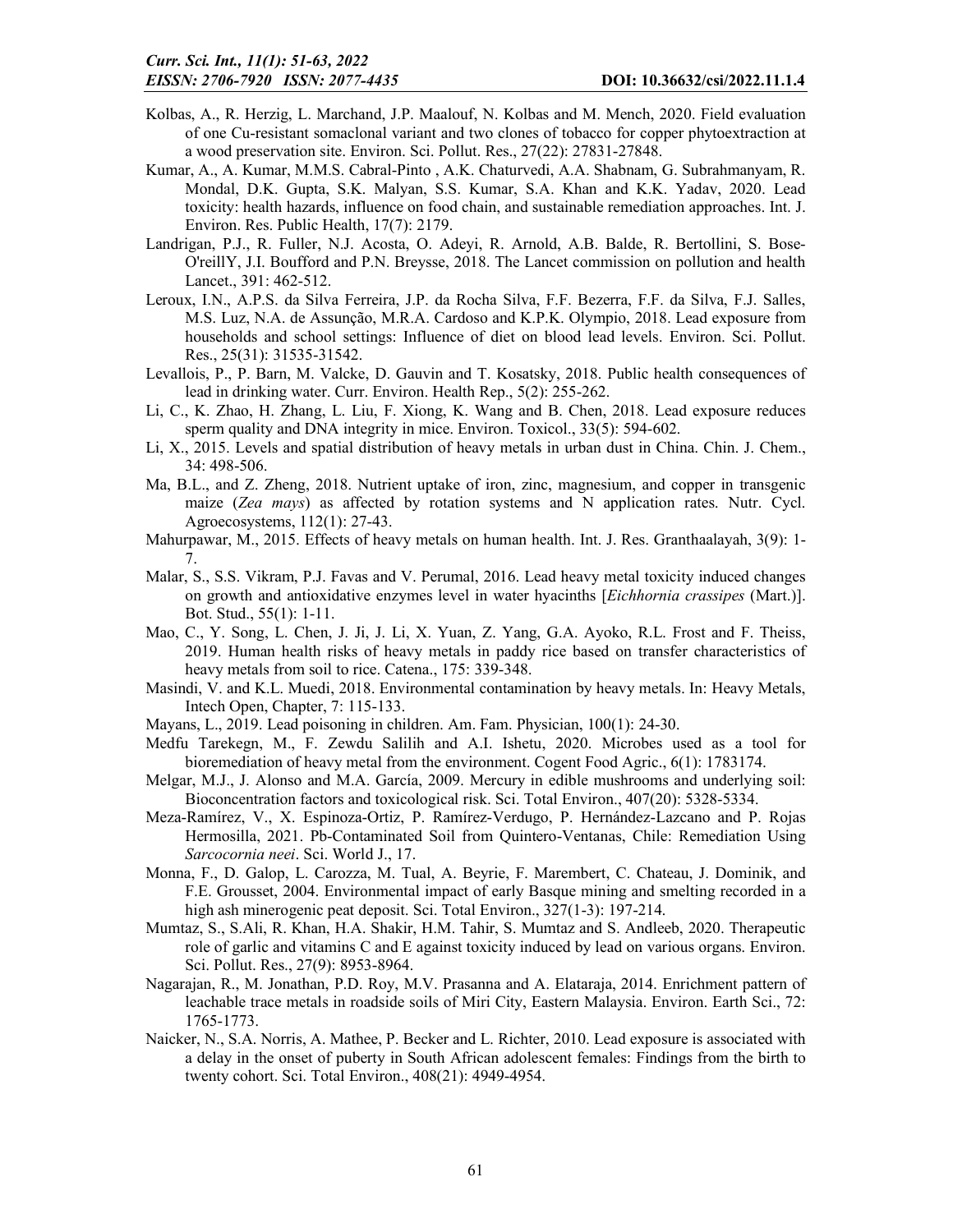- Nazir, R., M. Khan, M. Masab, H.U. Rehman, N.U. Rauf, S. Shahab, N. Ameer, M. Sajed, M. Ullah, M. Rafeeq and Z. Shaheen, 2015. Accumulation of heavy metals (Ni, Cu, Cd, Cr, Pb, Zn, Fe) in the soil, water and plants and analysis of physico-chemical parameters of soil and water collected from Tanda Dam Kohat. Int. J. Pharm. Sci. Res., 7(3): 89-97.
- Ng, D.Q. and Y.P. Lin, 2015. Effects of pH value, chloride and sulfate concentrations on galvanic corrosion between lead and copper in drinking water. Environ. Chem., 13(4):602-610.
- Paul, D., 2017. Research on heavy metal pollution of river Ganga: A review. Ann. Agric. Sci., 15(2): 278-286.
- Peña-Guerrero, M.D., A. Nauditt, C. Muñoz-Robles, L. Ribbe and F. Meza, 2020. Drought impacts on water quality and potential implications for agricultural production in the Maipo River Basin, Central Chile. Hydrol. Sci. J., 65(6): 1005-1021.
- Poltabtim, W., E. Wimolmala and K. Saenboonruang, 2018. Properties of lead-free gamma-ray shielding materials from metal oxide/EPDM rubber composites. Radiat. Phys. Chem., 153: 1-9.
- Pompeani, D.P., A.L. Hillman, M.S. Finkenbinder, D.J. Bain, A. Correa-Metrio, K.M. Pompeani, and M.B. Abbott, 2019. The environmental impact of a pre-Columbian city based on geochemical insights from lake sediment cores recovered near Cahokia. Quat. Res., 91(2): 714-728.
- Rai, P.K., S.S. Lee, M. Zhang, Y.F. Tsang and K.H. Kim 2019. Heavy metals in food crops: Health risks, fate, mechanisms, and management. Environ. Int., 125: 365-385.
- Rezaeian, M., M.T. Moghadam, M.M. Kiaei, and H.M. Zadeh, 2020. The effect of heavy metals on the nutritional value of alfalfa: Comparison of nutrients and heavy metals of alfalfa (*Medicago sativa*) in industrial and non-industrial areas. Toxicol. Res., 36(2): 183-193.
- Rodríguez, C., E. Leiva-Aravena, J. Serrano and E. Leiva, 2018. Occurrence and removal of copper and aluminum in a stream confluence affected by acid mine drainage. Water Res., 10(4): 516.
- Sachdeva, C., K. Thakur, A. Sharma and K.K. Sharma, 2018. Lead: Tiny but mighty poison. Indian J. Clin. Biochem., 33(2): 132-146.
- Sall, M.L., A.K.D. Diaw, D. Gningue-Sall, S. Efremova Aaron and J.J. Aaron, 2020. Toxic heavy metals: Impact on the environment and human health, and treatment with conducting organic polymers, a review. Environ. Sci. Pollut. Res., 27: 29927-29942.
- Sardar, K., S. Ali, S. Hameed, S. Afzal, S. Fatima, M.B. Shakoor, S.A. Bharwana and H.M. Tauqeer, 2013. Heavy metals contamination and what are the impacts on living organisms. GJEMPS., 2: 172-179.
- Shah, S.B., 2021. Heavy Metals in Scleractinian Corals. Springer Nature, 1-26.
- Shahid, M., C. Dumat, S. Khalid, E. Schreck, T. Xiong and N.K. Niazi, 2017. Foliar heavy metal uptake, toxicity and detoxification in plants: A comparison of foliar and root metal uptake. J. Hazard. Mater., 325: 36-58.
- Shirazinia, R., A.A. Golabchifar, V.B. Rahimi, A. Jamshidian, A. Samzadeh-Kermani, P. Hasanein, M. Hajinezhad and V.R. Askari, 2021. Protective Effect of *Opuntia dillenii* Haw Fruit against Lead Acetate-Induced Hepatotoxicity: *In vitro* and *In vivo* Studies. Evid. Based. Complement. Alternat. Med., 6698345.
- Shukla, V., P. Shukla and A. Tiwari, 2018. Lead poisoning. Indian J. Medical Spec., 9(3): 146-149.
- Suk, W.A., H. Ahanchian, K.A. Asante, D.O. Carpenter, F. Diaz-Barriga, E.H. Ha, X. Huo, M. King, M. Ruchirawat and E.R. Da Silva, 2016. Environmental pollution: An under-recognized threat to children's health, especially in low-and middle-income countries. Environ. Health Perspect., 124: 41-45.
- Sudjarwo, S.A., Sudjarwo, and G.W. Koerniasari, 2017. Protective effect of curcumin on lead acetateinduced testicular toxicity in Wistar rats. Res. Pharm. Sci., 12: 381-390.
- Teerasarntipan, T., R. Chaiteerakij, P. Prueksapanich and D. Werawatganon, 2020. Changes in inflammatory cytokines, antioxidants and liver stiffness after chelation therapy in individuals with chronic lead poisoning. BMC Gastroenterol, 20(1): 1-9.
- Tepanosyan, G., N. Maghakyan, L. Sahakyan and A. Saghatelyan, 2017. Heavy metals pollution levels and children health risk assessment of Yerevan kindergartens soils. Ecotoxicol. Environ. Saf., 142: 257-265.
- Tóth, G., T. Hermann, M.R. Da Silva and L. Montanarella, 2016. Heavy metals in agricultural soils of the European Union with implications for food safety. Environ. Int., 88: 299-309.